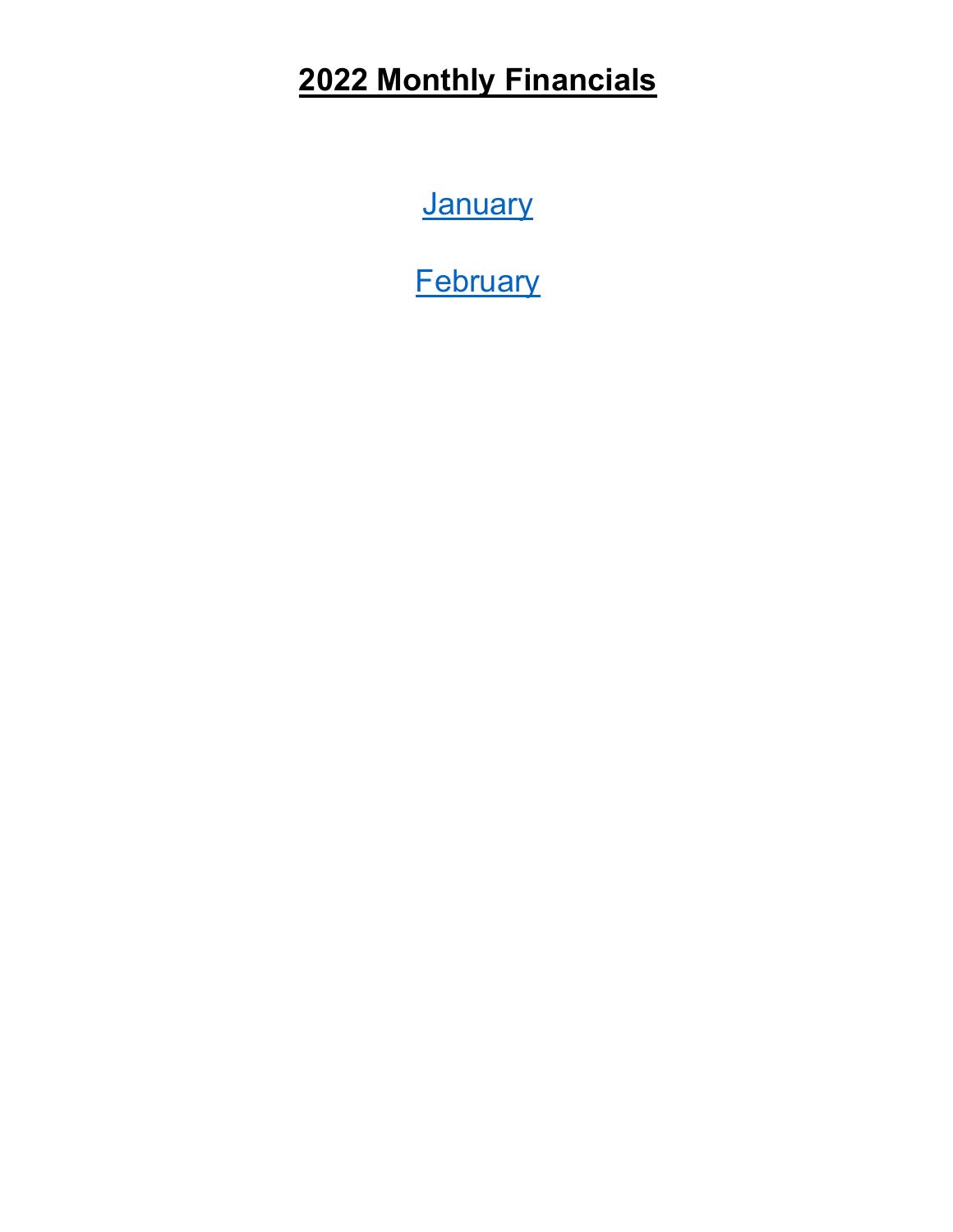# BALANCE SHEET January 31, 2022

# See Independent Accountants' Compilation ReportASSETS

<span id="page-1-0"></span>

|                      |                                              |            | <b>OPERATING</b><br><b>FUND</b> |                         | <b>REPLACEMENT</b><br><b>FUND</b> |
|----------------------|----------------------------------------------|------------|---------------------------------|-------------------------|-----------------------------------|
| <b>ASSETS</b>        |                                              |            |                                 |                         |                                   |
| 1040                 | <b>Operating Checking Account</b>            | \$         | 227,240                         | \$                      | -0-                               |
| 1045                 | Deferred Compensation Account                |            | 206,728                         |                         | $-0-$                             |
| 1060                 | US Bank ACH Account                          |            | 80,193                          |                         | -0-                               |
| 1090                 | Petty Cash Account                           |            | 605                             |                         | $-0-$                             |
| 1280                 | El Dorado Savings                            |            | -0-                             |                         | 183,523                           |
| 1290                 | <b>Edward Jones</b>                          |            | -0-                             |                         | 1,475,062                         |
| 1320                 | <b>Other Receivable</b>                      |            | $-0-$                           |                         | -0-                               |
| 1410                 | Assessments Receivable                       |            | 2,832                           |                         | -0-                               |
| 1415                 | Allowance for Bad Debt                       |            | -0-                             |                         | -0-                               |
| 1501                 | <b>Prepaid Expenses</b>                      |            | 8,444                           |                         | -0-                               |
| 1505                 | <b>Other Prepaid Expenses</b>                |            | 3,296                           |                         | -0-                               |
| 1511                 | <b>Prepaid Taxes</b>                         |            | -0-                             |                         | -0-                               |
| 1475                 | Due From Operating                           |            | -0-                             |                         | 5,145                             |
| 1502                 | <b>Workers' Comp Deposit</b>                 |            | $-0-$                           |                         | -0-                               |
| 1520                 | Property & Equipment                         |            | 177,086                         |                         | -0-                               |
| 1530                 | Less: Accum. Depreciation                    |            | <del>(170,985)</del>            |                         | <del>-0--</del>                   |
|                      | <b>TOTAL ASSETS</b>                          | $\sqrt{3}$ | 535,439                         | $\sqrt[6]{\frac{1}{2}}$ | 1,663,730                         |
|                      | LIABILITIES & FUND BALANCES                  |            |                                 |                         |                                   |
| LIABILITIES          |                                              |            |                                 |                         |                                   |
| 3010                 | <b>Accounts Payable</b>                      | \$         | 11,524                          | \$                      | -0-                               |
| 3011                 | <b>Accrued Accounts Payable</b>              |            | 1,565                           |                         | $-0-$                             |
| 3015                 | <b>Replacement Accounts Payables</b>         |            | -0-                             |                         | -0-                               |
| 2055                 | Deferred Charter Revenue                     |            | 3,870                           |                         | -0-                               |
| 2035                 | Accrued Payroll Taxes & Workers' Comp        |            | 201,379                         |                         | $-0-$                             |
| 2040                 | <b>Accrued Salaries &amp; Wages</b>          |            | -0-                             |                         | -0-                               |
| 2041                 | <b>Accrued Vacation</b>                      |            | 19,632                          |                         | -0-                               |
| 2045                 | Homeowners Dues Paid In Advance              |            | 18,314                          |                         | -0-                               |
| 2034                 | <b>Escrow Deposits</b>                       |            | -0-                             |                         | -0-                               |
| 2000                 | Income Taxes Payable - Federal               |            | $-0-$                           |                         | -0-                               |
| 2001                 | Income Taxes Payable - Franchise             |            | 125                             |                         | -0-                               |
| 2120                 | Due To Replacement                           |            | 5,145                           |                         | $-0-$                             |
|                      | <b>TOTAL LIABILITIES</b>                     |            | 261,554                         |                         | -0-                               |
|                      |                                              |            |                                 |                         |                                   |
| <b>FUND BALANCES</b> |                                              |            |                                 |                         |                                   |
| 3100                 | <b>Operating Fund Balance</b>                |            | 274,629                         |                         | -0-                               |
| 3900                 | <b>Replacement Fund Balance</b>              |            | -0-                             |                         | 1,651,391                         |
|                      | Current Year Net Revenue (Expense)           |            | (744)                           |                         | 12,339                            |
|                      | <b>TOTAL FUND BALANCES</b>                   |            | 273,885                         |                         | 1,663,730                         |
|                      |                                              |            |                                 |                         |                                   |
|                      | <b>TOTAL LIABILITIES &amp; FUND BALANCES</b> | \$         | 535,439                         | \$                      | 1,663,730                         |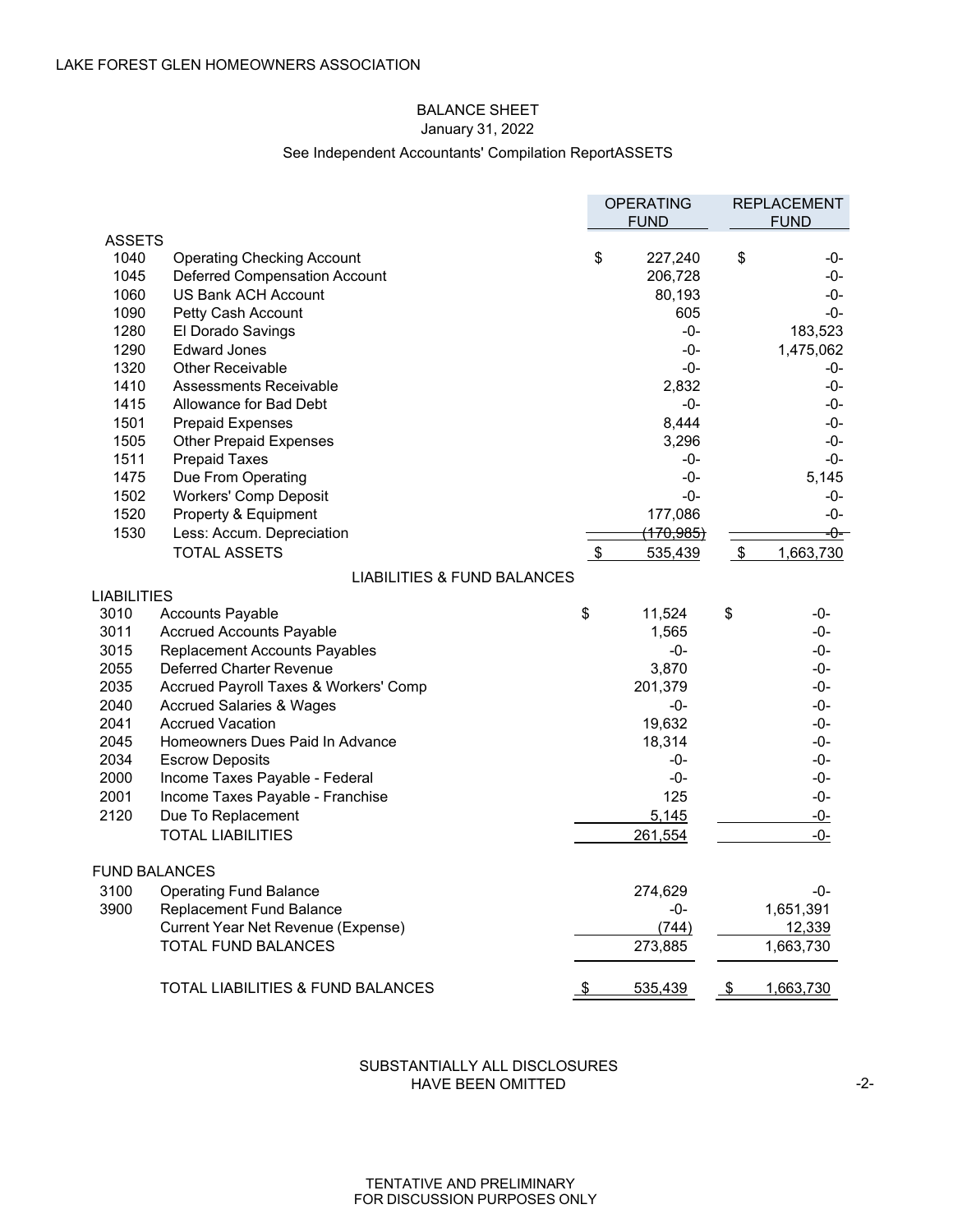## STATEMENT OF OPERATING FUND REVENUE & EXPENSES For the Month Ended January 31, 2022 And Year-to-date Period January 1, 2022 to January 31, 2022 See Independent Accountants' Compilation Report

| <b>ANNUAL</b><br><b>TO-DATE</b><br><b>ACTUAL %</b><br><b>MONTH</b><br><b>ACTUAL</b><br><b>ACTUAL</b><br><b>BUDGET</b><br><b>BUDGET</b><br><b>REVENL</b><br>\$<br>8%<br>5010<br>88,920<br>\$<br>88,920<br>1,068,051<br>\$<br>\$<br><b>Dues Assessments</b><br>5011<br>8%<br>Less: Dues Allocated to Replacement Fund<br>(28, 962)<br>(28, 962)<br>(347, 541)<br>312<br>312<br>5110<br>Interest Income<br>3,000<br>10%<br>5250<br>Late Fees & Interest<br>152<br>152<br>10%<br>1,500<br>5260<br><b>Transfer Fee Income</b><br>$-0-$<br>0%<br>$-0-$<br>1,500<br>5290<br>Miscellaneous Income<br>$-0-$<br>$-0-$<br>4,200<br>0%<br>60,422<br><b>TOTAL REVENUE</b><br>60,422<br>730,710<br>8%<br><b>EXPENSES SCHEDULE ATTACHED</b><br>10,019<br>10,019<br>9%<br>109,303<br>Landscaping<br>4,307<br>7%<br><b>Utilities</b><br>4,307<br>57,700 |                 |
|----------------------------------------------------------------------------------------------------------------------------------------------------------------------------------------------------------------------------------------------------------------------------------------------------------------------------------------------------------------------------------------------------------------------------------------------------------------------------------------------------------------------------------------------------------------------------------------------------------------------------------------------------------------------------------------------------------------------------------------------------------------------------------------------------------------------------------------|-----------------|
|                                                                                                                                                                                                                                                                                                                                                                                                                                                                                                                                                                                                                                                                                                                                                                                                                                        | <b>RESIDUAL</b> |
|                                                                                                                                                                                                                                                                                                                                                                                                                                                                                                                                                                                                                                                                                                                                                                                                                                        | <b>BUDGET</b>   |
|                                                                                                                                                                                                                                                                                                                                                                                                                                                                                                                                                                                                                                                                                                                                                                                                                                        |                 |
|                                                                                                                                                                                                                                                                                                                                                                                                                                                                                                                                                                                                                                                                                                                                                                                                                                        | 979,131         |
|                                                                                                                                                                                                                                                                                                                                                                                                                                                                                                                                                                                                                                                                                                                                                                                                                                        | (318, 579)      |
|                                                                                                                                                                                                                                                                                                                                                                                                                                                                                                                                                                                                                                                                                                                                                                                                                                        | 2,688           |
|                                                                                                                                                                                                                                                                                                                                                                                                                                                                                                                                                                                                                                                                                                                                                                                                                                        | 1,348           |
|                                                                                                                                                                                                                                                                                                                                                                                                                                                                                                                                                                                                                                                                                                                                                                                                                                        | 1,500           |
|                                                                                                                                                                                                                                                                                                                                                                                                                                                                                                                                                                                                                                                                                                                                                                                                                                        | 4,200           |
|                                                                                                                                                                                                                                                                                                                                                                                                                                                                                                                                                                                                                                                                                                                                                                                                                                        | 670,288         |
|                                                                                                                                                                                                                                                                                                                                                                                                                                                                                                                                                                                                                                                                                                                                                                                                                                        |                 |
|                                                                                                                                                                                                                                                                                                                                                                                                                                                                                                                                                                                                                                                                                                                                                                                                                                        | 99,284          |
|                                                                                                                                                                                                                                                                                                                                                                                                                                                                                                                                                                                                                                                                                                                                                                                                                                        | 53,393          |
| 7.721<br>9%<br>Pool & Tennis Expenses<br>7,721<br>81.720                                                                                                                                                                                                                                                                                                                                                                                                                                                                                                                                                                                                                                                                                                                                                                               | 73,999          |
| Repairs & Maintenance<br>18,535<br>18,535<br>166,081<br>11%                                                                                                                                                                                                                                                                                                                                                                                                                                                                                                                                                                                                                                                                                                                                                                            | 147,546         |
| 6%<br><b>Administrative Expenses</b><br>20,029<br>20,029<br>315.905                                                                                                                                                                                                                                                                                                                                                                                                                                                                                                                                                                                                                                                                                                                                                                    | 295,876         |
| 555<br>8150<br>555<br>9,124<br>6%<br>Depreciation                                                                                                                                                                                                                                                                                                                                                                                                                                                                                                                                                                                                                                                                                                                                                                                      | 8,569           |
| 6001<br>0%<br>Property Tax<br>-0-<br>$-0-$<br>$-0-$                                                                                                                                                                                                                                                                                                                                                                                                                                                                                                                                                                                                                                                                                                                                                                                    | $-0-$           |
| 8151<br>Provision for Federal Income Tax<br>$-0-$<br>0%<br>-0-<br>$-0-$                                                                                                                                                                                                                                                                                                                                                                                                                                                                                                                                                                                                                                                                                                                                                                | $-0-$           |
| 8152<br>Provision for Franchise Tax<br>$-0-$<br>874<br>0%<br>-0-                                                                                                                                                                                                                                                                                                                                                                                                                                                                                                                                                                                                                                                                                                                                                                       | 874             |
| 61,166<br>8%<br><b>TOTAL EXPENSES</b><br>61,166<br>740,707                                                                                                                                                                                                                                                                                                                                                                                                                                                                                                                                                                                                                                                                                                                                                                             | 679,541         |
| <b>EXCESS OF REVENUE</b>                                                                                                                                                                                                                                                                                                                                                                                                                                                                                                                                                                                                                                                                                                                                                                                                               |                 |
| OVER (UNDER) EXPENSES<br>$(744)$ \$<br>(9,997)<br>$(744)$ \$                                                                                                                                                                                                                                                                                                                                                                                                                                                                                                                                                                                                                                                                                                                                                                           | (9,253)         |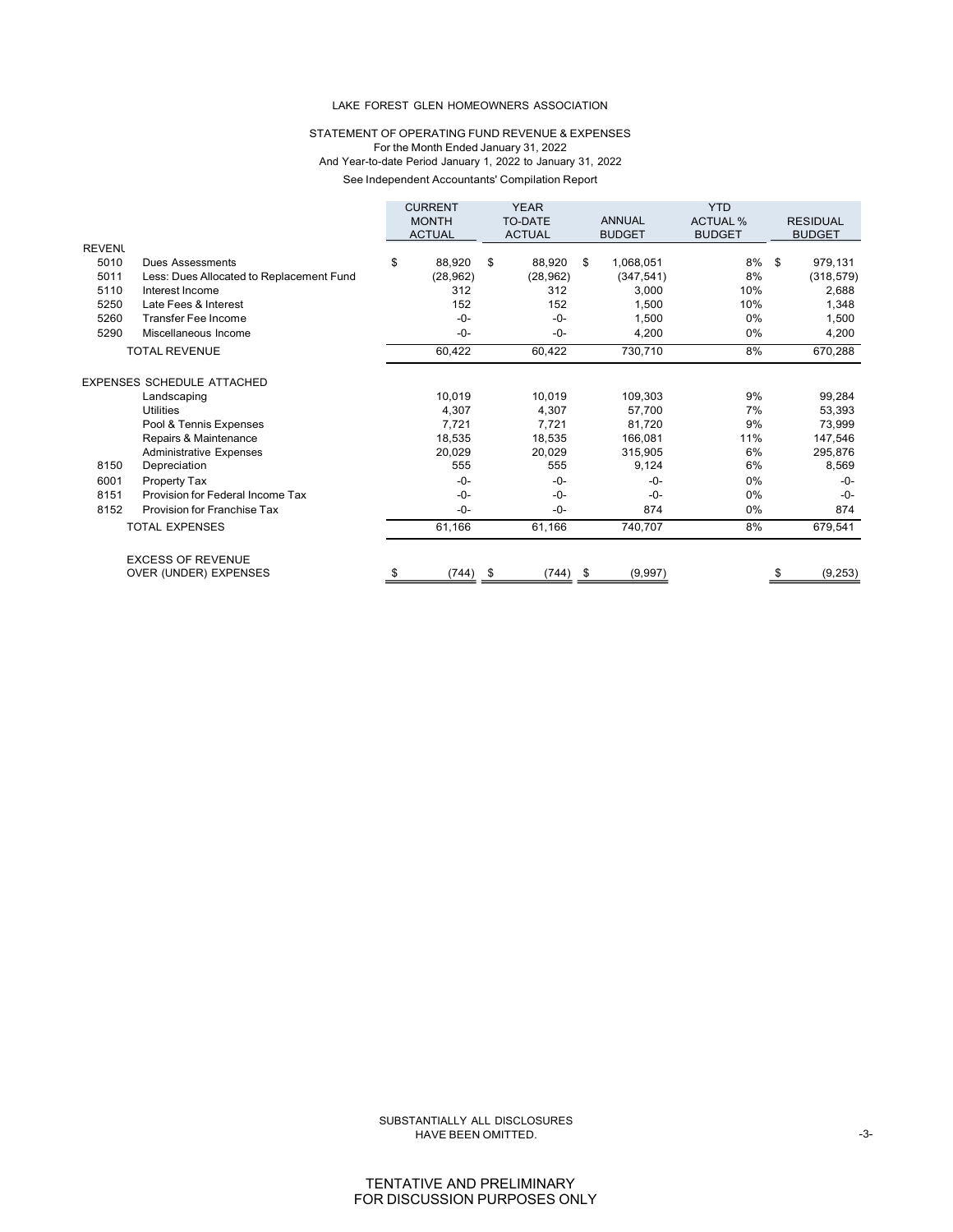## STATEMENT OF REPLACEMENT FUND REVENUE & EXPENSES For the Month Ended January 31, 2022

And Year-to-date Period January 1, 2022 to January 31, 2022

#### See Independent Accountants' Compilation Report

|                 |                                                   | <b>CURRENT</b> | <b>YEAR</b><br><b>YTD</b> |                |                 |                 |                 |
|-----------------|---------------------------------------------------|----------------|---------------------------|----------------|-----------------|-----------------|-----------------|
|                 |                                                   | <b>MONTH</b>   |                           | <b>TO-DATE</b> | <b>ANNUAL</b>   | <b>ACTUAL %</b> | <b>RESIDUAL</b> |
|                 |                                                   | <b>ACTUAL</b>  |                           | <b>ACTUAL</b>  | <b>BUDGET</b>   | <b>BUDGET</b>   | <b>BUDGET</b>   |
| <b>REVENUE</b>  |                                                   |                |                           |                |                 |                 |                 |
| 5100            | <b>Replacement Allocation</b>                     | \$<br>28,962   | \$                        | 28,962         | \$<br>347,541   | 8%              | \$<br>318,579   |
| 5300            | Sale of Asset                                     | $-0-$          |                           | $-0-$          | $-0-$           | 0%              | $-0-$           |
| 3115            | Investment Interest                               | $-0-$          |                           | $-0-$          | $-0-$           | 0%              | $-0-$           |
|                 | <b>TOTAL REVENUE</b>                              | 28,962         |                           | 28,962         | 347,541         | 8%              | 318,579         |
| <b>EXPENSES</b> |                                                   |                |                           |                |                 |                 |                 |
| 9140            | Site BMP Requirements/Landscape                   | $-0-$          |                           | $-0-$          | $-0-$           | 0%              | $\mathbf 0$     |
| 9141            | <b>BMP</b> Engineering                            | $-0-$          |                           | $-0-$          | 15.000          | 0%              | 15.000          |
| 9143            | Landscape                                         | $-0-$          |                           | $-0-$          | 10,000          | 0%              | 10,000          |
| 9144            | Pool Bath Project/ADA                             | $-0-$          |                           | -0-            | 125,000         | 0%              | 125,000         |
| 9151            | <b>Bldg Brick &amp; Cement</b>                    | $-0-$          |                           | $-0-$          | $-0-$           | 0%              | $-0-$           |
| 9152            | Bldg Siding/Trim/Fascia/Painting                  | 16,623         |                           | 16,623         | 158,500         | 10%             | 141,877         |
| 9153            | Buildings/Storage/Lockers                         | $-0-$          |                           | -0-            | 3,000           | 0%              | 3,000           |
| 9160            | Roofs - All                                       | $-0-$          |                           | $-0-$          | $-0-$           | 0%              | $-0-$           |
| 9170            | <b>Asphalt Crack Fill</b>                         | $-0-$          |                           | -0-            | 9,500           | 0%              | 9,500           |
| 9171            | <b>Asphalt Resurfacing</b>                        | $-0-$          |                           | -0-            | -0-             | 0%              | $-0-$           |
| 9173            | <b>Asphalt Sealing Striping</b>                   | $-0-$          |                           | $-0-$          | $-0-$           | 0%              | $-0-$           |
| 9174            | <b>Foot Paths</b>                                 | $-0-$          |                           | $-0-$          | $-0-$           | 0%              | $-0-$           |
| 9180            | Pools/Replastering/Tile                           | $-0-$          |                           | $-0-$          | $-0-$           | 0%              | $-0-$           |
| 9181            | Pools/Decking/Fences/Gates                        | $-0-$          |                           | -0-            | $-0-$           | 0%              | $-0-$           |
| 9182            | Pools/Equipment & Mechanical                      | $-0-$          |                           | $-0-$          | $-0-$           | 0%              | $-0-$           |
| 9183            | Pool Replacement/Kids/Adults                      | $-0-$          |                           | $-0-$          | $-0-$           | 0%              | $-0-$           |
| 9184            | Pools-Furniture                                   | $-0-$          |                           | $-0-$          | $-0-$           | 0%              | $-0-$           |
| 9185            | Playground Equipment                              | $-0-$          |                           | $-0-$          | $-0-$           | 0%              | $-0-$           |
| 9190            | Tennis/Paint Stripe                               | $-0-$          |                           | -0-            | $-0-$           | 0%              | $-0-$           |
| 9191            | <b>Tennis Equipment</b>                           | $-0-$          |                           | $-0-$          | $-0-$           | 0%              | $-0-$           |
| 9192            | Tennis #1 and #2 Resurface                        | $-0-$          |                           | $-0-$          | $-0-$           | 0%              | $-0-$           |
| 9193            | Tennis #3 and #4 Resurface                        | $-0-$          |                           | $-0-$          | $-0-$           | 0%              | $-0-$           |
| 9200            | Office Equipment                                  | $-0-$          |                           | -0-            | $-0-$           | 0%              | $-0-$           |
| 9201            | Computer                                          | $-0-$          |                           | -0-            | $-0-$           | 0%              | $-0-$           |
| 9202            | <b>Office Furniture</b>                           | $-0-$          |                           | $-0-$          | $-0-$           | 0%              | $-0-$           |
| 9210            | 1/2 Ton Truck                                     | $-0-$          |                           | -0-            | $-0-$           | 0%              | $-0-$           |
| 9211            | 3/4 Ton Truck                                     | $-0-$          |                           | $-0-$          | $-0-$           | 0%              | $-0-$           |
| 9212            | Snow Removal Equipment                            | $-0-$          |                           | $-0-$          | 70,000          | 0%              | 70,000          |
| 9220            | <b>Perimeter Fence</b>                            | $-0-$          |                           | $-0-$          | $-0-$           | 0%              | $-0-$           |
| 9221            | <b>Privacy Fences</b>                             | $-0-$          |                           | -0-            | 1,000           | 0%              | 1,000           |
| 9300            | Provision for Federal Income Tax                  | $-0-$          |                           | $-0-$          | $-0-$           | 0%              | $-0-$           |
| 9301            | Provision for Franchise Tax                       | $-0-$          |                           | $-0-$          | 72              | 0%              | 72              |
|                 |                                                   |                |                           |                |                 |                 |                 |
|                 | <b>TOTAL EXPENSES</b>                             | 16,623         |                           | 16,623         | 392,072         | 4%              | 375,449         |
|                 |                                                   |                |                           |                |                 |                 |                 |
|                 | <b>EXCESS OF REVENUE</b><br>OVER (UNDER) EXPENSES | \$<br>12,339   | \$                        | 12,339         | \$<br>(44, 531) |                 | \$<br>(56, 870) |
|                 |                                                   |                |                           |                |                 |                 |                 |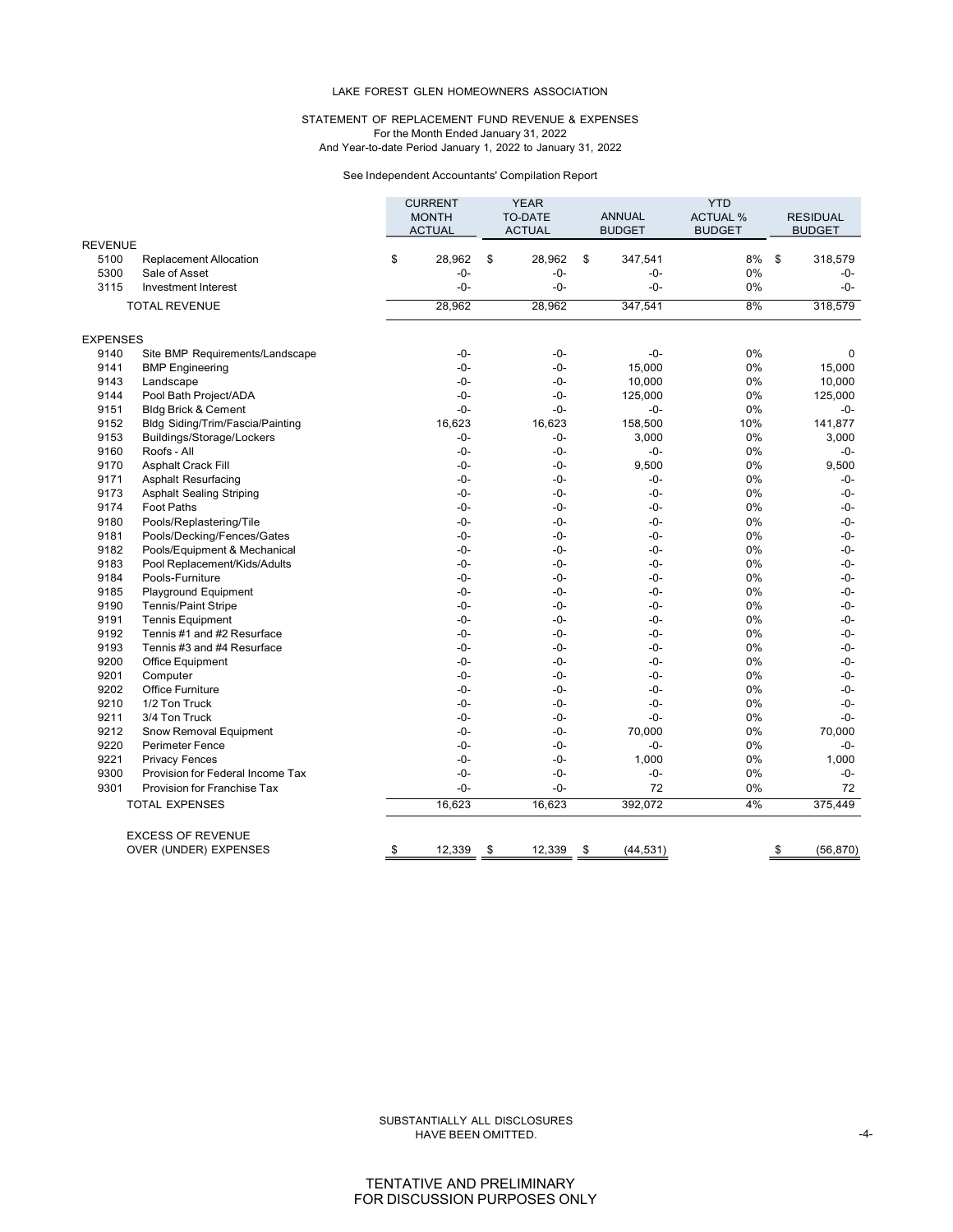#### SCHEDULE 1 - OPERATING EXPENSES For the Month Ended January 31, 2022 And Year-to-date Period January 1, 2022 to January 31, 2022 See Independent Accountants' Compilation Report

|      |                                     | <b>CURRENT</b> | <b>YEAR</b>    | <b>YTD</b> |               |                 |               |                 |
|------|-------------------------------------|----------------|----------------|------------|---------------|-----------------|---------------|-----------------|
|      |                                     | <b>MONTH</b>   | <b>TO-DATE</b> |            | <b>ANNUAL</b> | <b>ACTUAL %</b> |               | <b>RESIDUAL</b> |
|      |                                     | <b>ACTUAL</b>  | <b>ACTUAL</b>  |            | <b>BUDGET</b> | <b>BUDGET</b>   | <b>BUDGET</b> |                 |
|      | <b>LANDSCAPING EXPENSES</b>         |                |                |            |               |                 |               |                 |
| 7000 | Salaries - Foreman                  | \$<br>2.696    | \$<br>2,696    | \$         | 34,498        | 8%              | \$            | 31,802          |
| 7010 | Salaries - Seasonal                 | 5,519          | 5,519          |            | 50,654        | 11%             |               | 45,135          |
| 7020 | <b>Employer Costs</b>               | 1,804          | 1,804          |            | 12,901        | 14%             |               | 11,097          |
| 7030 | Plants                              | $-0-$          | $-0-$          |            | $-0-$         | 0%              |               | $-0-$           |
| 7031 | Irrigation                          | $-0-$          | $-0-$          |            | 1,000         | 0%              |               | 1,000           |
| 7032 | Fertilizers                         | $-0-$          | $-0-$          |            | 1,099         | 0%              |               | 1,099           |
| 7033 | Hardscape                           | $-0-$          | $-0-$          |            | 1,451         | 0%              |               | 1,451           |
| 7035 | Equipment                           | $-0-$          | $-0-$          |            | 150           | 0%              |               | 150             |
| 7036 | <b>Equipment Maintenance</b>        | $-0-$          | $-0-$          |            | 100           | 0%              |               | 100             |
| 7040 | Pest Control                        | $-0-$          | $-0-$          |            | 7,000         | 0%              |               | 7,000           |
| 7050 | Other/Uniforms & Safety             | $-0-$          | $-0-$          |            | 450           | 0%              |               | 450             |
|      | TOTAL LANDSCAPING                   | 10,019         | 10,019         |            | 109,303       | 9%              |               | 99,284          |
|      | <b>U FILITIES EXPENSES</b>          |                |                |            |               |                 |               |                 |
| 7111 | Electricity                         |                |                |            | 9,400         | 0%              |               | 9,400           |
| 7121 | Gas                                 | 61             | 61             |            | 400           | 15%             |               | 339             |
| 7131 | Sewer                               | 197            | 197            |            | 900           | 22%             |               | 703             |
| 7151 | Garbage                             | 4,049          | 4,049          |            | 47,000        | 9%              |               | 42,951          |
|      | <b>TOTAL UTILITIES</b>              | 4,307          | 4,307          |            | 57,700        | 7%              |               | 53,393          |
|      | POOL & TENNIS EXPENSES              |                |                |            |               |                 |               |                 |
| 7200 | Salaries - Foreman                  | 1,797          | 1,797          |            | 22,999        | 8%              |               | 21,202          |
| 7210 | Salaries - After Hours Personnel    | 1,025          | 1,025          |            | 17,878        | 6%              |               | 16,853          |
| 7220 | <b>Employer Costs</b>               | 833            | 833            |            | 6,193         | 13%             |               | 5,360           |
| 7230 | Repairs & Maintenance Equipment     | $-0-$          | $-0-$          |            | 1,200         | 0%              |               | 1,200           |
| 7231 | Repairs & Maintenance Tennis Courts | $-0-$          | $-0-$          |            | 100           | 0%              |               | 100             |
| 7232 | Fences & Gates                      | $-0-$          | $-0-$          |            | 250           | 0%              |               | 250             |
| 7233 | Decking & Tile                      | $-0-$          | $-0-$          |            | 100           | 0%              |               | 100             |
| 7240 | Supplies/Chemicals                  | $-0-$          | $-0-$          |            | 6,750         | 0%              |               | 6,750           |
| 7241 | Supplies/Restrooms                  | $-0-$          | $-0-$          |            | 750           | 0%              |               | 750             |
| 7242 | Supplies/Uniforms & Training        | $-0-$          | $-0-$          |            | $-0-$         | 0%              |               | $-0-$           |
| 7250 | <b>Utilities</b>                    | 4,066          | 4,066          |            | 23,500        | 17%             |               | 19,434          |
| 7260 | Other/Permits                       | $-0-$          | $-0-$          |            | 2,000         | 0%              |               | 2,000           |
|      | <b>TOTAL POOL &amp; TENNIS</b>      | \$<br>7,721    | \$<br>7,721    | \$         | 81,720        | 9%              | \$            | 73,999          |

SCHEDULE 1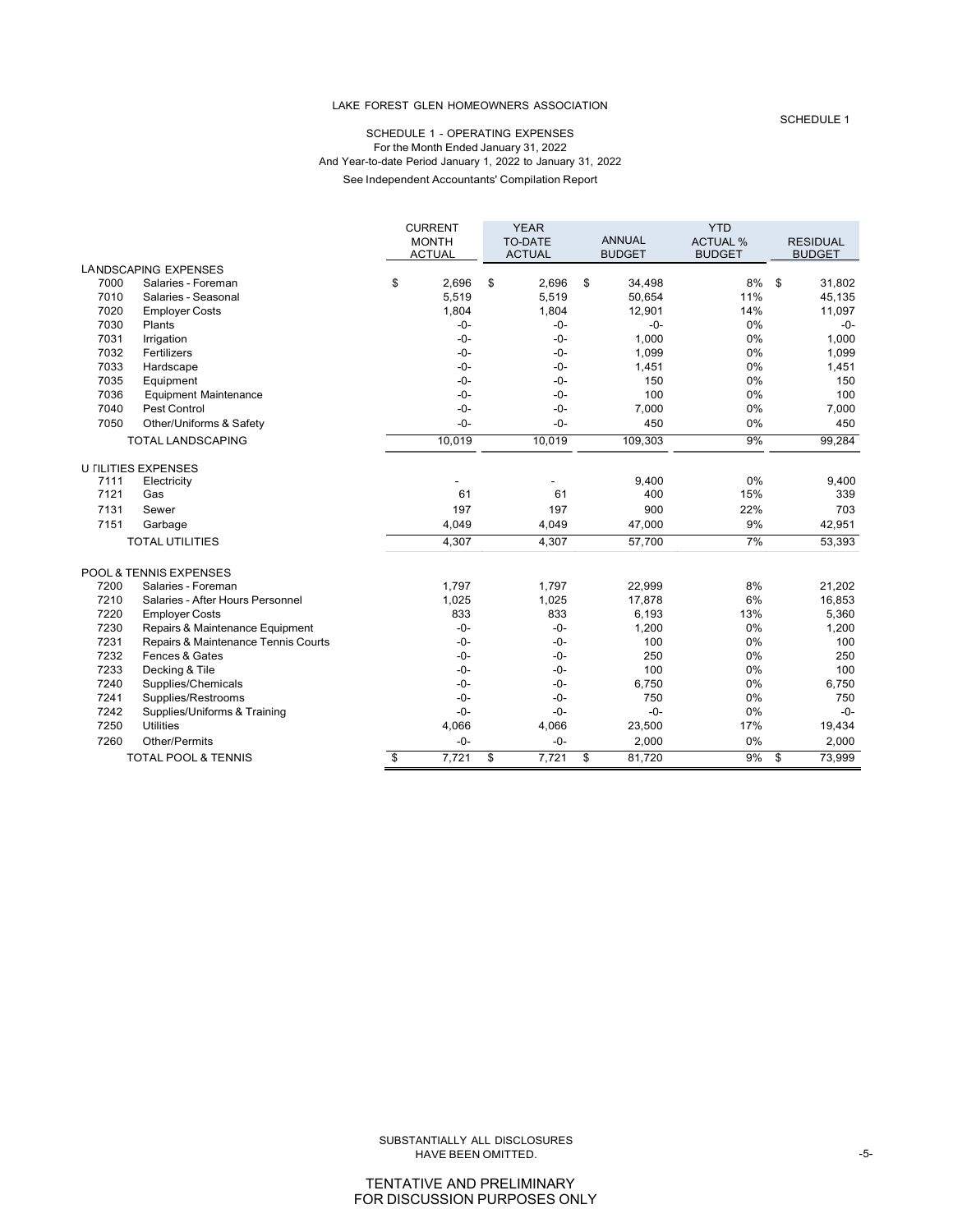## SCHEDULE 1 - OPERATING EXPENSES For the Month Ended January 31, 2022 And Year-to-date Period January 1, 2022 to January 31, 2022

See Independent Accountants' Compilation Report

|      |                                             | <b>CURRENT</b>                    | <b>YEAR</b><br><b>YTD</b> |                |               |                 |               |
|------|---------------------------------------------|-----------------------------------|---------------------------|----------------|---------------|-----------------|---------------|
|      |                                             | <b>MONTH</b>                      |                           | <b>TO-DATE</b> | <b>ANNUAL</b> | <b>ACTUAL %</b> | RESIDUAL      |
|      |                                             | <b>ACTUAL</b>                     |                           | <b>ACTUAL</b>  | <b>BUDGET</b> | <b>BUDGET</b>   | <b>BUDGET</b> |
|      | REPAIRS & MAINTENANCE EXPENSES              |                                   |                           |                |               |                 |               |
| 7300 | Salaries - Foreman                          | \$<br>2,246                       | \$                        | 2,246          | \$<br>28,748  | 8%              | \$<br>26,502  |
| 7310 | Salaries - Seasonal                         | 3,339                             |                           | 3,339          | 50,654        | 7%              | 47,315        |
| 7320 | <b>Employers Costs</b>                      | 1,540                             |                           | 1.540          | 12,029        | 13%             | 10,489        |
| 7330 | Painting Labor/Material                     | $-0-$                             |                           | $-0-$          | 400           | 0%              | 400           |
| 7340 | Road Maintenance                            | $-0-$                             |                           | $-0-$          | 200           | 0%              | 200           |
| 7350 | Roof Maintenance                            | -0-                               |                           | $-0-$          | 200           | 0%              | 200           |
| 7360 | Plumbing - Water                            | $-0-$                             |                           | $-0-$          | 1,800         | 0%              | 1,800         |
| 7361 | Fire Box Inspection                         | -0-                               |                           | $-0-$          | $-0-$         | 0%              | -0-           |
| 7370 | <b>Building Maintenance</b>                 | 20                                |                           | 20             | 4,000         | 1%              | 3,980         |
| 7371 | Entries/Porches                             | $-0-$                             |                           | $-0-$          | $-0-$         | 0%              | $-0-$         |
| 7372 | Storage/Utility Sheds                       | $-0-$                             |                           | $-0-$          | $-0-$         | 0%              | -0-           |
| 7373 | Maintenance Shed & Fence                    | $-0-$                             |                           | $-0-$          | $-0-$         | 0%              | -0-           |
| 7374 | <b>Privacy Fences</b>                       | $-0-$                             |                           | $-0-$          | $-0-$         | 0%              | $-0-$         |
| 7375 | <b>Perimeter Fence</b>                      | $-0-$                             |                           | $-0-$          | $-0-$         | 0%              | -0-           |
| 7376 | <b>Fire Extinguishers</b>                   | -0-                               |                           | $-0-$          | $-0-$         | 0%              | $-0-$         |
| 7380 | Electrical                                  | $-0-$                             |                           | $-0-$          | 1,500         | 0%              | 1,500         |
| 7390 | <b>Contract Sewer</b>                       | $-0-$                             |                           | $-0-$          | $-0-$         | 0%              | $-0-$         |
| 7400 | Snow Removal Contract                       | 5,200                             |                           | 5,200          | 50,000        | 10%             | 44,800        |
| 7401 | Snow Removal/In House                       | 4,600                             |                           | 4,600          | 1,000         | 460%            | (3,600)       |
| 7402 | Snow Removal/Supplies                       | 275                               |                           | 275            | $-0-$         | 0%              | (275)         |
| 7410 | <b>Truck Operation/Gasoline</b>             | 1,264                             |                           | 1,264          | 8,000         | 16%             | 6,736         |
| 7411 | <b>Truck Operation/Supplies</b>             | $-0-$                             |                           | $-0-$          | 500           | 0%              | 500           |
| 7412 | <b>Truck Operation/Repairs</b>              | 30                                |                           | 30             | 2,750         | 1%              | 2,720         |
| 7420 | Supplies/General                            | -0-                               |                           | $-0-$          | 2,500         | 0%              | 2,500         |
| 7421 | Tools & Equipment                           | 21                                |                           | 21             | 800           | 3%              | 779           |
| 7430 | Other/Uniforms                              | $-0-$                             |                           | $-0-$          | 1,000         | 0%              | 1,000         |
|      |                                             | 18,535                            |                           |                |               |                 |               |
|      | TOTAL REPAIRS & MAINTENANCE                 |                                   |                           | 18,535         | 166,081       | 11%             | 147,546       |
|      | <b>ADMINISTRATIVE EXPENSES</b>              |                                   |                           |                |               |                 |               |
| 8000 | Salaries Manager                            | 2,246                             |                           | 2,246          | 28,748        | 8%              | 26,502        |
| 8001 | <b>Salaries Secretary</b>                   | 1,718                             |                           | 1,718          | 46,260        | 4%              | 44,542        |
| 8010 | <b>Employee Benefits</b>                    | 2,688                             |                           | 2,688          | 35,927        | 7%              | 33,239        |
| 8011 | <b>Employer Costs</b>                       | 1,096                             |                           | 1,096          | 10,078        | 11%             | 8,982         |
| 8020 | <b>Security Patrol</b>                      | 465                               |                           | 465            | 6,400         | 7%              | 5,935         |
| 8030 |                                             | 1,984                             |                           | 1,984          | 25,000        | 8%              | 23,016        |
| 8040 | <b>Accounting Fees</b><br><b>Audit Fees</b> | $-0-$                             |                           | $-0-$          | 4,100         | 0%              | 4,100         |
| 8050 |                                             | $-0-$                             |                           | $-0-$          | 2,500         | 0%              | 2,500         |
|      | Legal Fees                                  |                                   |                           |                |               | 8%              |               |
| 8060 | Insurance                                   | 8,438                             |                           | 8,438          | 102,492       |                 | 94,054        |
| 8070 | Copying & Postage                           | 248                               |                           | 248            | 3,000         | 8%<br>0%        | 2,752         |
| 8080 | Supplies                                    | $-0-$                             |                           | $-0-$          | 2,000         |                 | 2,000         |
| 8090 | Telephone                                   | 442                               |                           | 442            | 5,400         | 8%              | 4,958         |
| 8100 | <b>Travel Expense</b>                       | $-0-$                             |                           | $-0-$          | 8,000         | 0%              | 8,000         |
| 8110 | Training                                    | $-0-$                             |                           | $-0-$          | $-0-$         | 0%              | $-0-$         |
| 8120 | Other/Computer                              | 704                               |                           | 704            | 36,000        | 2%              | 35,296        |
|      | <b>Bad Debt Expenses</b>                    | $-0-$                             |                           | $-0-$          | $-0-$         | 0%              | -0-           |
|      | <b>TOTAL ADMINISTRATIVE</b>                 | $\overline{\mathbf{s}}$<br>20,029 | \$                        | 20.029         | \$<br>315.905 | 6%              | \$<br>295.876 |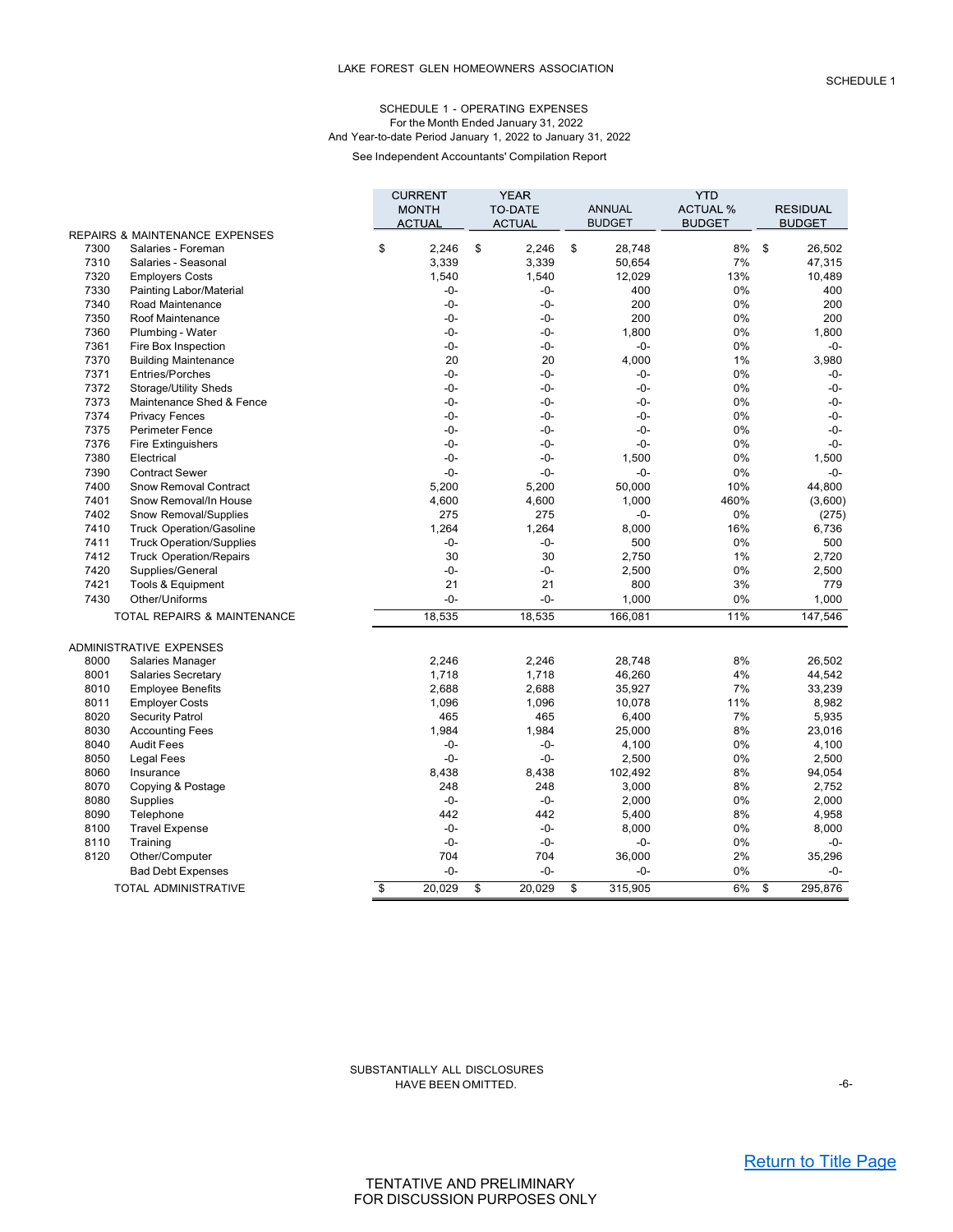# BALANCE SHEET

# February 28, 2022

# See Independent Accountants' Compilation Report ASSETS

<span id="page-6-0"></span>

|                      |                                        |                            | <b>OPERATING</b><br><b>FUND</b> |           | <b>REPLACEMENT</b><br><b>FUND</b> |
|----------------------|----------------------------------------|----------------------------|---------------------------------|-----------|-----------------------------------|
| <b>ASSETS</b>        |                                        |                            |                                 |           |                                   |
| 1040                 | <b>Operating Checking Account</b>      | \$                         | 225,819                         | \$        | -0-                               |
| 1045                 | Deferred Compensation Account          |                            | 206,977                         |           | -0-                               |
| 1060                 | US Bank ACH Account                    |                            | 79,666                          |           | -0-                               |
| 1090                 | Petty Cash Account                     |                            | 605                             |           | -0-                               |
| 1280                 | El Dorado Savings                      |                            | -0-                             |           | 197,214                           |
| 1290                 | <b>Edward Jones</b>                    |                            | $-0-$                           |           | 1,475,094                         |
| 1320                 | <b>Other Receivable</b>                |                            | $-0-$                           |           | -0-                               |
| 1410                 | Assessments Receivable                 |                            | 3,695                           |           | -0-                               |
| 1415                 | Allowance for Bad Debt                 |                            | -0-                             |           | -0-                               |
| 1501                 | <b>Prepaid Expenses</b>                |                            | 8,444                           |           | -0-                               |
| 1505                 | <b>Other Prepaid Expenses</b>          |                            | 828                             |           | -0-                               |
| 1511                 | <b>Prepaid Taxes</b>                   |                            | -0-                             |           | $-0-$                             |
| 1475                 | Due From Operating                     |                            | $-0-$                           |           | 8,477                             |
| 1502                 | <b>Workers' Comp Deposit</b>           |                            | $-0-$                           |           | -0-                               |
| 1520                 | Property & Equipment                   |                            | 177,086                         |           | -0-                               |
| 1530                 | Less: Accum. Depreciation              |                            | (171, 539)                      |           | -0-                               |
|                      | <b>TOTAL ASSETS</b>                    | $\boldsymbol{\mathsf{\$}}$ | 531,581                         | \$        | 1,680,785                         |
|                      | <b>LIABILITIES &amp; FUND BALANCES</b> |                            |                                 |           |                                   |
| LIABILITIES          |                                        |                            |                                 |           |                                   |
| 3010                 | <b>Accounts Payable</b>                | \$                         | 9,068                           | \$        | -0-                               |
| 3011                 | <b>Accrued Accounts Payable</b>        |                            | 2,515                           |           | -0-                               |
| 3015                 | <b>Replacement Accounts Payables</b>   |                            | -0-                             |           | $-0-$                             |
| 2055                 | Deferred Charter Revenue               |                            | 3,870                           |           | -0-                               |
| 2031                 | Deferred Wages                         |                            | 201,379                         |           | -0-                               |
| 2041                 | <b>Accrued Vacation</b>                |                            | 18,566                          |           | $-0-$                             |
| 2045                 | Homeowners Dues Paid In Advance        |                            | 21,325                          |           | -0-                               |
| 2034                 | <b>Escrow Deposits</b>                 |                            | -0-                             |           | -0-                               |
| 2000                 | Income Taxes Payable - Federal         |                            | -0-                             |           | $-0-$                             |
| 2001                 | Income Taxes Payable - Franchise       |                            | 125                             |           | $-0-$                             |
| 2120                 | Due To Replacement                     |                            | 8,477                           |           | -0-                               |
|                      | <b>TOTAL LIABILITIES</b>               |                            | 265,325                         |           | $-0-$                             |
| <b>FUND BALANCES</b> |                                        |                            |                                 |           |                                   |
| 3100                 | <b>Operating Fund Balance</b>          |                            | 274,629                         |           | -0-                               |
| 3900                 | Replacement Fund Balance               |                            | -0-                             |           | 1,651,391                         |
|                      | Current Year Net Revenue (Expense)     |                            | (8, 373)                        |           | 29,394                            |
|                      | <b>TOTAL FUND BALANCES</b>             |                            | 266,256                         |           | 1,680,785                         |
|                      | TOTAL LIABILITIES & FUND BALANCES      | <u>\$</u>                  | 531,581                         | <u>\$</u> | 1,680,785                         |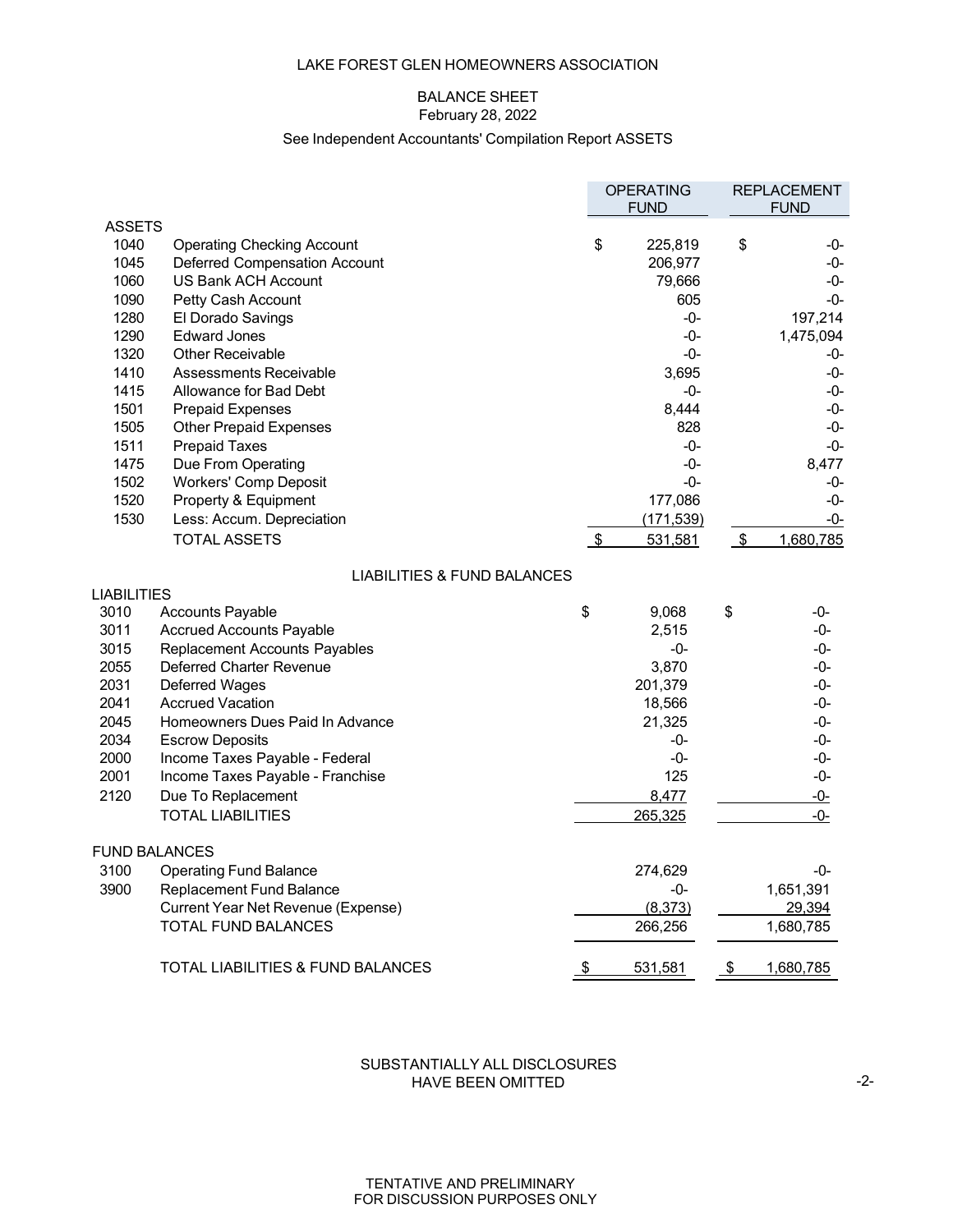## STATEMENT OF OPERATING FUND REVENUE & EXPENSES For the Month Ended February 28, 2022 And Year-to-date Period January 1, 2022 to February 28, 2022 See Independent Accountants' Compilation Report

|               |                                          | <b>CURRENT</b> |    | <b>YEAR</b>    |               |               | <b>YTD</b>      |              |                 |
|---------------|------------------------------------------|----------------|----|----------------|---------------|---------------|-----------------|--------------|-----------------|
|               |                                          | <b>MONTH</b>   |    | <b>TO-DATE</b> |               | <b>ANNUAL</b> | <b>ACTUAL %</b> |              | <b>RESIDUAL</b> |
|               |                                          | <b>ACTUAL</b>  |    | <b>ACTUAL</b>  | <b>BUDGET</b> |               | <b>BUDGET</b>   |              | <b>BUDGET</b>   |
| <b>REVENL</b> |                                          |                |    |                |               |               |                 |              |                 |
| 5010          | Dues Assessments                         | \$<br>88,920   | \$ | 177,840        | \$            | 1,068,051     | 17%             | $\mathbf{s}$ | 890,211         |
| 5011          | Less: Dues Allocated to Replacement Fund | (28, 962)      |    | (57, 924)      |               | (347, 541)    | 17%             |              | (289, 617)      |
| 5110          | Interest Income                          | 253            |    | 565            |               | 3,000         | 19%             |              | 2,435           |
| 5250          | Late Fees & Interest                     | 78             |    | 230            |               | 1.500         | 15%             |              | 1,270           |
| 5260          | <b>Transfer Fee Income</b>               | $-0-$          |    | $-0-$          |               | 1,500         | 0%              |              | 1,500           |
| 5290          | Miscellaneous Income                     | 100            |    | 100            |               | 4,200         | 2%              |              | 4,100           |
|               | <b>TOTAL REVENUE</b>                     | 60,389         |    | 120,811        |               | 730,710       | 17%             |              | 609,899         |
|               | <b>EXPENSES SCHEDULE ATTACHED</b>        |                |    |                |               |               |                 |              |                 |
|               | Landscaping                              | 7,147          |    | 17,166         |               | 109,303       | 16%             |              | 92,137          |
|               | <b>Utilities</b>                         | 5,202          |    | 10.456         |               | 57,700        | 18%             |              | 47,244          |
|               | Pool & Tennis Expenses                   | 10,536         |    | 19.751         |               | 81,720        | 24%             |              | 61,969          |
|               | Repairs & Maintenance                    | 19,397         |    | 37.933         |               | 166.081       | 23%             |              | 128.148         |
|               | <b>Administrative Expenses</b>           | 20,615         |    | 42,769         |               | 315,905       | 14%             |              | 273,136         |
| 8150          | Depreciation                             | 555            |    | 1,109          |               | 9,124         | 12%             |              | 8,015           |
| 6001          | Property Tax                             | $-0-$          |    | $-0-$          |               | $-0-$         | 0%              |              | $-0-$           |
| 8151          | Provision for Federal Income Tax         | $-0-$          |    | $-0-$          |               | $-0-$         | 0%              |              | $-0-$           |
| 8152          | Provision for Franchise Tax              | $-0-$          |    | $-0-$          |               | 874           | 0%              |              | 874             |
|               | <b>TOTAL EXPENSES</b>                    | 63,452         |    | 129,184        |               | 740,707       | 17%             |              | 611,523         |
|               | <b>EXCESS OF REVENUE</b>                 |                |    |                |               |               |                 |              |                 |
|               | OVER (UNDER) EXPENSES                    | (3,063)        | S  | (8,373)        | \$            | (9,997)       |                 | \$           | (1,624)         |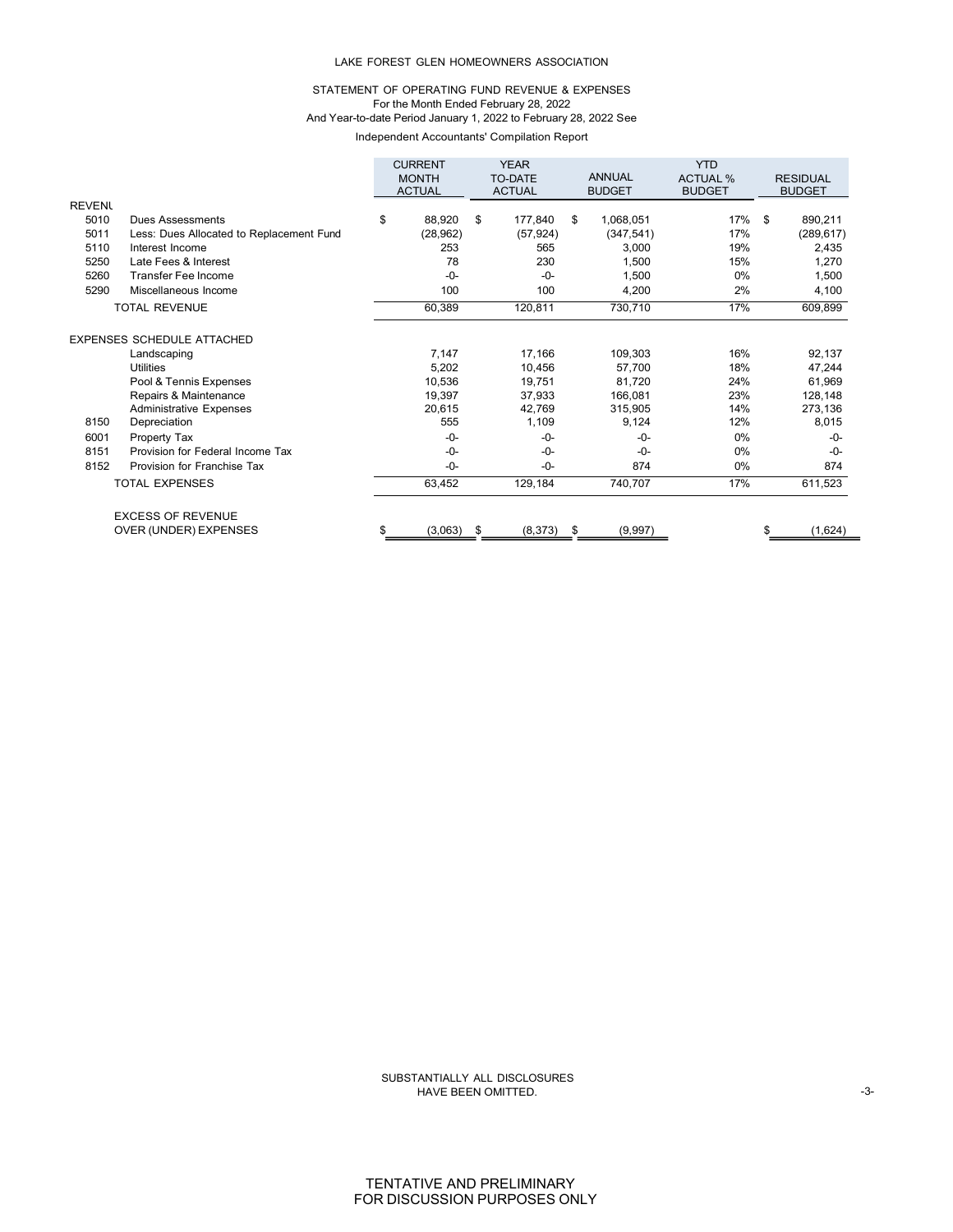## STATEMENT OF REPLACEMENT FUND REVENUE & EXPENSES For the Month Ended February 28, 2022 And Year-to-date Period January 1, 2022 to February 28, 2022 See

## Independent Accountants' Compilation Report

|                 |                                  | <b>CURRENT</b> | <b>YEAR</b> |                | <b>YTD</b>      |                 |    |                 |
|-----------------|----------------------------------|----------------|-------------|----------------|-----------------|-----------------|----|-----------------|
|                 |                                  | <b>MONTH</b>   |             | <b>TO-DATE</b> | <b>ANNUAL</b>   | <b>ACTUAL %</b> |    | <b>RESIDUAL</b> |
|                 |                                  | <b>ACTUAL</b>  |             | <b>ACTUAL</b>  | <b>BUDGET</b>   | <b>BUDGET</b>   |    | <b>BUDGET</b>   |
| <b>REVENUE</b>  |                                  |                |             |                |                 |                 |    |                 |
| 5100            | <b>Replacement Allocation</b>    | \$<br>28,993   | \$          | 57,955         | \$<br>347,541   | 17%             | \$ | 289,586         |
| 5300            | Sale of Asset                    | $-0-$          |             | $-0-$          | $-0-$           | 0%              |    | $-0-$           |
| 3115            | Investment Interest              | $-0-$          |             | $-0-$          | $-0-$           | 0%              |    | $-0-$           |
|                 | <b>TOTAL REVENUE</b>             | 28,993         |             | 57,955         | 347,541         | 17%             |    | 289,586         |
| <b>EXPENSES</b> |                                  |                |             |                |                 |                 |    |                 |
| 9140            | Site BMP Requirements/Landscape  | $-0-$          |             | $-0-$          | $-0-$           | 0%              |    | $\Omega$        |
| 9141            | <b>BMP</b> Engineering           | $-0-$          |             | $-0-$          | 15,000          | 0%              |    | 15,000          |
| 9143            | Landscape                        | $-0-$          |             | -0-            | 10,000          | 0%              |    | 10,000          |
| 9144            | Pool Bath Project/ADA            | -0-            |             | -0-            | 125,000         | 0%              |    | 125,000         |
| 9151            | <b>Bldg Brick &amp; Cement</b>   | $-0-$          |             | $-0-$          | $-0-$           | 0%              |    | $-0-$           |
| 9152            | Bldg Siding/Trim/Fascia/Painting | $-0-$          |             | 16.623         | 158,500         | 10%             |    | 141,877         |
| 9153            | Buildings/Storage/Lockers        | -0-            |             | -0-            | 3,000           | 0%              |    | 3,000           |
| 9160            | Roofs - All                      | $-0-$          |             | -0-            | $-0-$           | 0%              |    | $-0-$           |
| 9170            | Asphalt Crack Fill               | $-0-$          |             | -0-            | 9,500           | 0%              |    | 9,500           |
| 9171            | Asphalt Resurfacing              | -0-            |             | $-0-$          | $-0-$           | 0%              |    | $-0-$           |
| 9173            | <b>Asphalt Sealing Striping</b>  | -0-            |             | $-0-$          | $-0-$           | 0%              |    | $-0-$           |
| 9174            | Foot Paths                       | $-0-$          |             | -0-            | $-0-$           | 0%              |    | $-0-$           |
| 9180            | Pools/Replastering/Tile          | $-0-$          |             | -0-            | $-0-$           | 0%              |    | $-0-$           |
| 9181            | Pools/Decking/Fences/Gates       | -0-            |             | $-0-$          | $-0-$           | 0%              |    | $-0-$           |
| 9182            | Pools/Equipment & Mechanical     | $-0-$          |             | $-0-$          | $-0-$           | 0%              |    | $-0-$           |
| 9183            | Pool Replacement/Kids/Adults     | $-0-$          |             | -0-            | $-0-$           | $0\%$           |    | $-0-$           |
| 9184            | Pools-Furniture                  | -0-            |             | -0-            | $-0-$           | 0%              |    | -0-             |
| 9185            | Playground Equipment             | $-0-$          |             | $-0-$          | $-0-$           | 0%              |    | $-0-$           |
| 9190            | Tennis/Paint Stripe              | $-0-$          |             | $-0-$          | $-0-$           | 0%              |    | $-0-$           |
| 9191            | <b>Tennis Equipment</b>          | -0-            |             | $-0-$          | $-0-$           | 0%              |    | -0-             |
| 9192            | Tennis #1 and #2 Resurface       | $-0-$          |             | -0-            | $-0-$           | 0%              |    | $-0-$           |
| 9193            | Tennis #3 and #4 Resurface       | $-0-$          |             | -0-            | $-0-$           | 0%              |    | -0-             |
| 9200            | Office Equipment                 | $-0-$          |             | -0-            | $-0-$           | 0%              |    | $-0-$           |
| 9201            | Computer                         | $-0-$          |             | $-0-$          | $-0-$           | 0%              |    | $-0-$           |
| 9202            | <b>Office Furniture</b>          | $-0-$          |             | $-0-$          | $-0-$           | 0%              |    | -0-             |
| 9210            | 1/2 Ton Truck                    | $-0-$          |             | -0-            | $-0-$           | 0%              |    | $-0-$           |
| 9211            | 3/4 Ton Truck                    | -0-            |             | -0-            | $-0-$           | 0%              |    | $-0-$           |
| 9212            | Snow Removal Equipment           | 11,938         |             | 11,938         | 70.000          | 17%             |    | 58.062          |
| 9220            | <b>Perimeter Fence</b>           | $-0-$          |             | -0-            | $-0-$           | $0\%$           |    | $-0-$           |
| 9221            | <b>Privacy Fences</b>            | $-0-$          |             | -0-            | 1,000           | 0%              |    | 1,000           |
| 9300            | Provision for Federal Income Tax | $-0-$          |             | $-0-$          | $-0-$           | 0%              |    | $-0-$           |
| 9301            | Provision for Franchise Tax      | $-0-$          |             | $-0-$          | 72              | 0%              |    | 72              |
|                 | <b>TOTAL EXPENSES</b>            | 11,938         |             | 28,561         | 392,072         | 7%              |    | 363,511         |
|                 |                                  |                |             |                |                 |                 |    |                 |
|                 | <b>EXCESS OF REVENUE</b>         | \$<br>17,055   | \$          | 29,394         | \$<br>(44, 531) |                 | \$ | (73, 925)       |
|                 | OVER (UNDER) EXPENSES            |                |             |                |                 |                 |    |                 |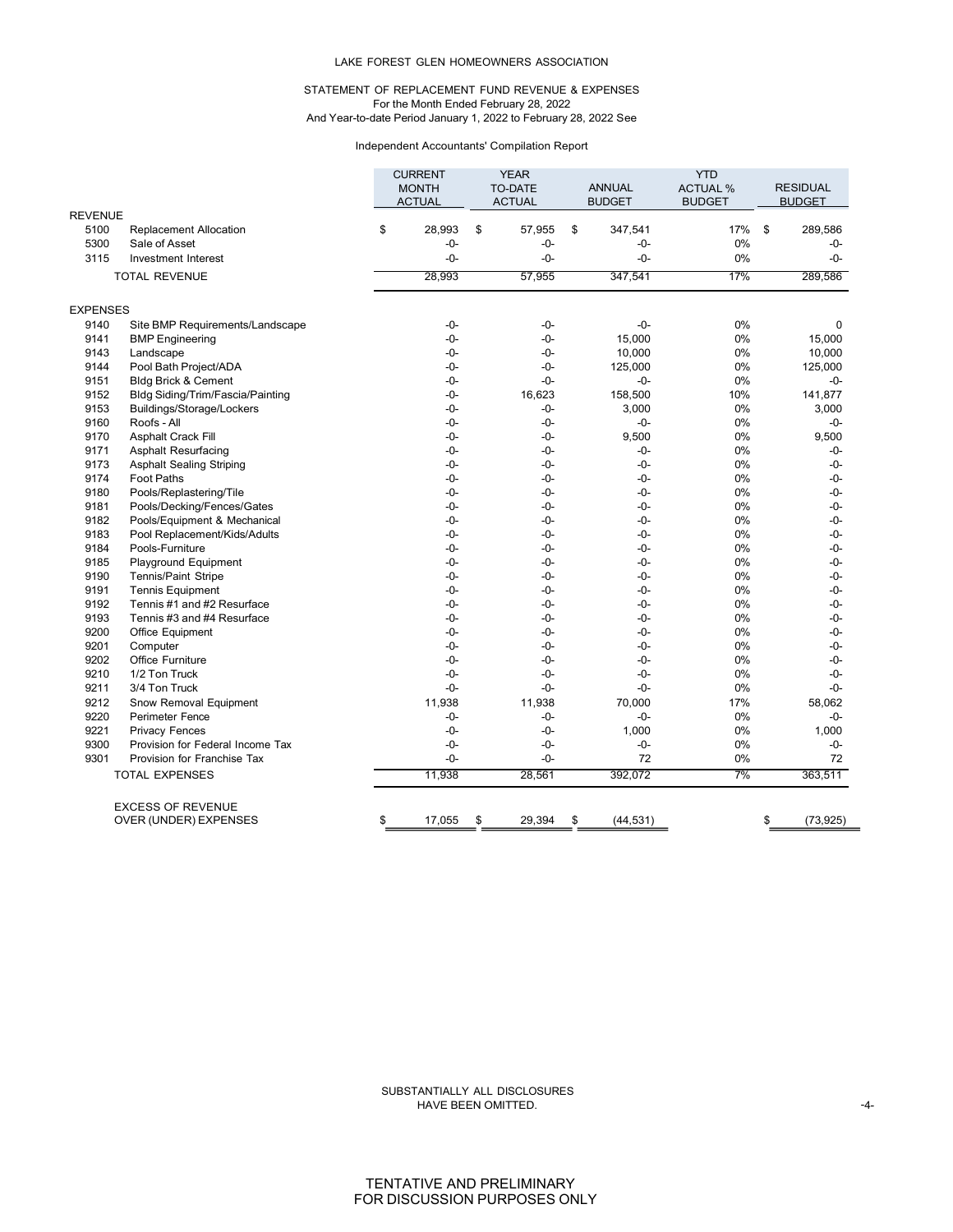## SCHEDULE 1 - OPERATING EXPENSES For the Month Ended February 28, 2022 And Year-to-date Period January 1, 2022 to February 28, 2022

See Independent Accountants' Compilation Report

|      |                                     | <b>CURRENT</b><br><b>MONTH</b><br><b>ACTUAL</b> |       | <b>YEAR</b><br><b>TO-DATE</b><br><b>ACTUAL</b> |       | <b>ANNUAL</b><br><b>BUDGET</b> | <b>YTD</b><br><b>ACTUAL %</b><br><b>BUDGET</b> | <b>RESIDUAL</b><br><b>BUDGET</b> |       |        |
|------|-------------------------------------|-------------------------------------------------|-------|------------------------------------------------|-------|--------------------------------|------------------------------------------------|----------------------------------|-------|--------|
|      | <b>NDSCAPING EXPENSES</b>           |                                                 |       |                                                |       |                                |                                                |                                  |       |        |
| 7000 | Salaries - Foreman                  | \$<br>2,787                                     | \$    | 5,483                                          | \$    | 34,498                         | 16%                                            | \$                               |       | 29,015 |
| 7010 | Salaries - Seasonal                 | 3,374                                           |       | 8,893                                          |       | 50,654                         | 18%                                            |                                  |       | 41,761 |
| 7020 | <b>Employer Costs</b>               | 830                                             |       | 2,634                                          |       | 12,901                         | 20%                                            |                                  |       | 10,267 |
| 7030 | Plants                              | 156                                             |       | 156                                            |       | -0-                            | 0%                                             |                                  |       | (156)  |
| 7031 | Irrigation                          | $-0-$                                           |       | $-0-$                                          |       | 1,000                          | 0%                                             |                                  |       | 1,000  |
| 7032 | Fertilizers                         | $-0-$                                           |       | $-0-$                                          |       | 1,099                          | 0%                                             |                                  |       | 1,099  |
| 7033 | Hardscape                           | $-0-$                                           |       | $-0-$                                          |       | 1,451                          | 0%                                             |                                  | 1,451 |        |
| 7035 | Equipment                           | $-0-$                                           |       | $-0-$                                          |       | 150                            | 0%                                             |                                  |       | 150    |
| 7036 | <b>Equipment Maintenance</b>        | $-0-$                                           |       | $-0-$                                          |       | 100                            | 0%                                             |                                  |       | 100    |
| 7040 | <b>Pest Control</b>                 | $-0-$                                           |       | $-0-$                                          |       | 7,000                          | 0%                                             |                                  |       | 7,000  |
| 7050 | Other/Uniforms & Safety             | $-0-$                                           |       | $-0-$                                          |       | 450                            | 0%                                             |                                  |       | 450    |
|      | <b>TOTAL LANDSCAPING</b>            | 7,147                                           |       | 17,166                                         |       | 109,303                        | 16%                                            |                                  |       | 92,137 |
|      | UTILITIES EXPENSES                  |                                                 |       |                                                |       |                                |                                                |                                  |       |        |
| 7111 | Electricity                         |                                                 | 950   | 1,896                                          |       | 9,400                          |                                                | 20%                              |       | 7,504  |
| 7121 | Gas                                 |                                                 | 55    |                                                | 116   | 400                            |                                                | 29%                              |       | 284    |
| 7131 | Sewer                               |                                                 | 197   |                                                | 395   | 900                            |                                                | 44%                              |       | 505    |
| 7151 | Garbage                             |                                                 | 4,000 | 8,049                                          |       | 47,000                         |                                                | 17%                              |       | 38,951 |
|      | <b>TOTAL UTILITIES</b>              |                                                 | 5,202 | 10,456                                         |       | 57,700                         |                                                | 18%                              |       | 47,244 |
|      | POOL & TENNIS EXPENSES              |                                                 |       |                                                |       |                                |                                                |                                  |       |        |
| 7200 | Salaries - Foreman                  |                                                 | 1,858 | 3,655                                          |       | 22,999                         |                                                | 16%                              |       | 19,344 |
| 7210 | Salaries - After Hours Personnel    |                                                 | 925   | 1,950                                          |       | 17,878                         |                                                | 11%                              |       | 15,928 |
| 7220 | <b>Employer Costs</b>               |                                                 | 368   | 1,201                                          |       | 6,193                          |                                                | 19%                              |       | 4,992  |
| 7230 | Repairs & Maintenance Equipment     |                                                 | 1,315 | 1,315                                          |       | 1,200                          |                                                | 110%                             |       | (115)  |
| 7231 | Repairs & Maintenance Tennis Courts |                                                 | $-0-$ |                                                | $-0-$ | 100                            |                                                | 0%                               |       | 100    |
| 7232 | Fences & Gates                      |                                                 | 323   |                                                | 323   | 250                            |                                                | 129%                             |       | (73)   |
| 7233 | Decking & Tile                      |                                                 | $-0-$ |                                                | $-0-$ | 100                            |                                                | 0%                               |       | 100    |
| 7240 | Supplies/Chemicals                  |                                                 | 3,599 | 3,599                                          |       | 6,750                          |                                                | 53%                              |       | 3,151  |
| 7241 | Supplies/Restrooms                  |                                                 | $-0-$ |                                                | $-0-$ | 750                            |                                                | 0%                               |       | 750    |
| 7242 | Supplies/Uniforms & Training        |                                                 | $-0-$ |                                                | $-0-$ | $-0-$                          |                                                | 0%                               |       | $-0-$  |
| 7250 | <b>Utilities</b>                    |                                                 | 2,148 | 7,708                                          |       | 23,500                         |                                                | 33%                              |       | 15,792 |
| 7260 | Other/Permits                       |                                                 | $-0-$ |                                                | $-0-$ | 2,000                          |                                                | 0%                               |       | 2,000  |
|      | <b>TOTAL POOL &amp; TENNIS</b>      | \$<br>10,536                                    |       | \$<br>19,751                                   |       | \$<br>81,720                   |                                                | 24%                              | \$    | 61,969 |